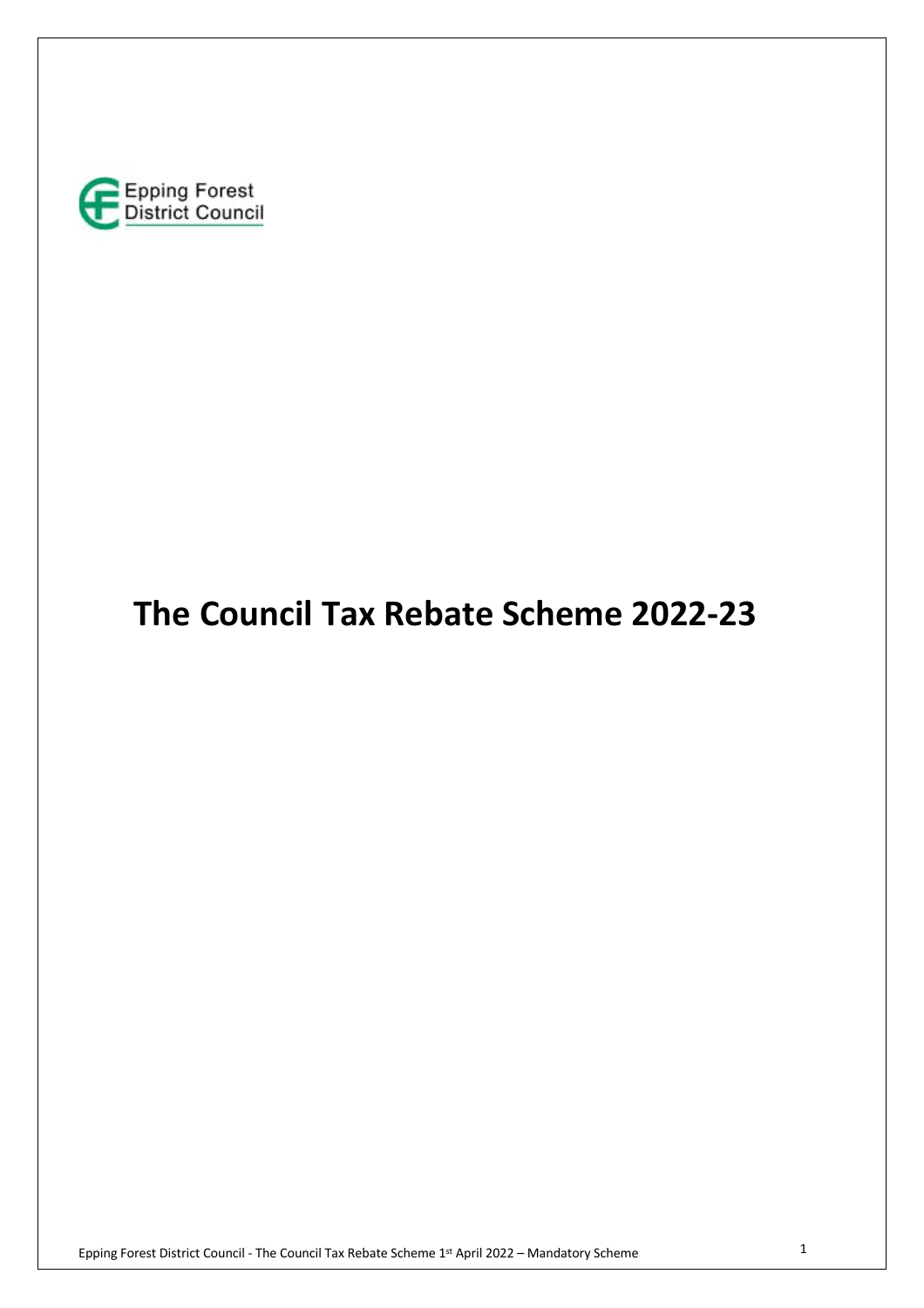## **Contents**

| 1.0  |                                                                                               |  |
|------|-----------------------------------------------------------------------------------------------|--|
| 2.0  |                                                                                               |  |
| 3.0  |                                                                                               |  |
|      |                                                                                               |  |
|      |                                                                                               |  |
|      |                                                                                               |  |
| 4.0  |                                                                                               |  |
|      |                                                                                               |  |
|      | Where the Council does not hold current a direct debit instruction for an eligible household6 |  |
| 5.0  |                                                                                               |  |
| 6.0  |                                                                                               |  |
| 7.0  |                                                                                               |  |
| 8.0  |                                                                                               |  |
| 9.0  | Taxation and the provision of information to Her Majesty's Revenue and Customs                |  |
| 10.0 |                                                                                               |  |
| 11.0 |                                                                                               |  |
| 12.0 |                                                                                               |  |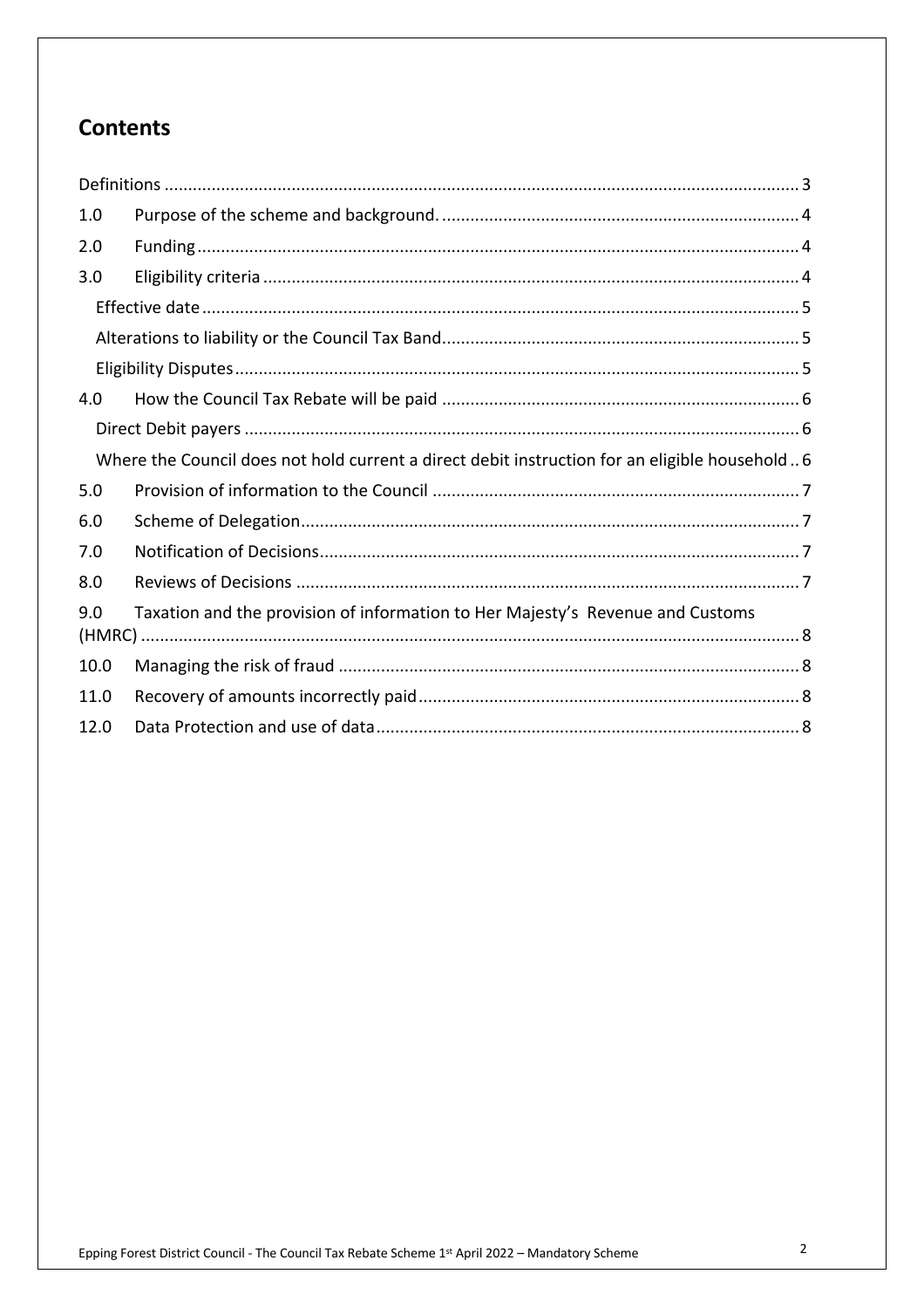### **Definitions**

The following definitions are used within this document:

 '**Chargeable Dwelling';** means any dwelling that appears on the Council's Council Tax Valuation List on 1 April 2022;

 **'Council Tax Exemption or Exempt Dwelling';** means any chargeable dwelling which is determined by the Council as exempt from Council Tax as prescribed by the Council Tax (Exempt Dwellings) Order 1992 as amended;

 **'Council Tax Rebate Scheme or Mandatory Scheme;** means the scheme announced by the Secretary of State for Levelling Up, Housing and Communities on 3 February 2022 as part of a package of support for rising energy costs;

 **'Council Tax Payer or Liable Person'** means the liable person determined by the Council as being responsible for Council Tax under section 6 of the Local Government Finance Act 1992;

 **'Council Tax Reduction (or Support)'** means any entitlement awarded under section 13A 1(A) of the Local Government Finance Act 1992;

 **'Discretionary Scheme'**; means the scheme determined by the Council in line with the guidance issued by the Department for Levelling Up, Housing and Communities announced on 3 February 2022;

 **'Effective Date ;** means the effective date of this scheme. The effective date shall be the situation as at the end of the day on 1 April 2022

 **'Empty Dwelling (or premises)'** means any dwelling that is not deemed to be the sole or main residence of a person and are substantially unfurnished;

 **'Liability for Owner';** means any dwelling determined to fall within the Council Tax (Liability for Owners) Regulations 1992, for example, House in Multiple Occupation or Residential Care homes;

 **'Second Home'** means any dwelling not deemed to be the sole or main residence of the liable person and which is furnished as defined by the Council Tax (Prescribed Class of Dwellings) (England) Regulations 2003 as amended; and

 **'Sole or main residence'** means the dwelling determined by the Council to be the sole or main residence of a person.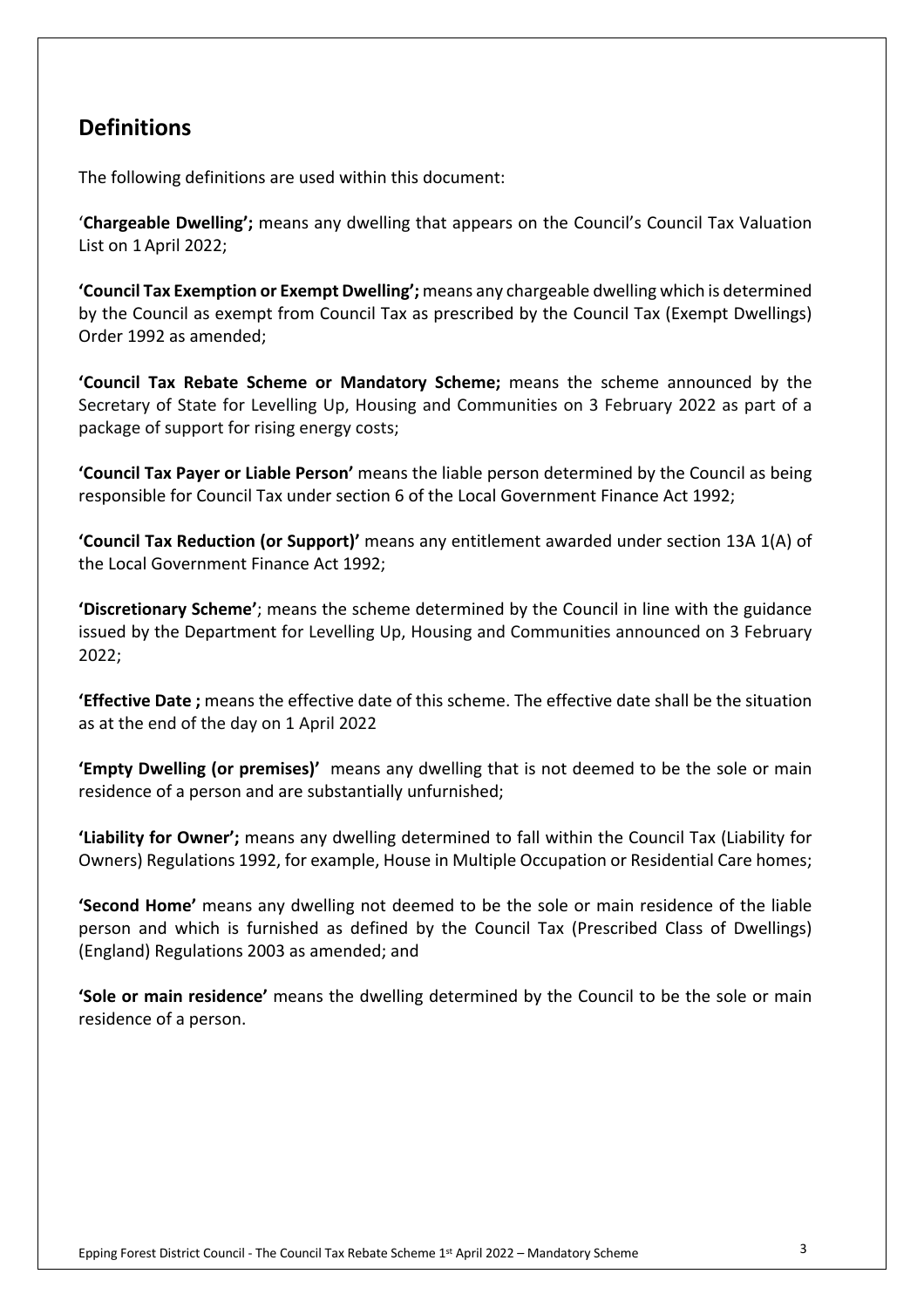### **1.0 Purpose of the scheme and background.**

- $1.1$  mandatory scheme as set out by the Secretary of State for Levelling Up, Housing and Communities on 3<sup>rd</sup> February 2022. This scheme together with the Council's associated Discretionary Fund are part of a package of support for households in respect of rising The purpose of this policy is to determine eligibility for a Council Tax Rebate under the energy costs.
- $1.2$  later in the Autumn. It should be noted that this is not part of the responsibility of local authorities and is separate from the Council Tax Rebate Scheme. The Government has also issued statements on a discount on electricity bills to be paid
- $1.3$  covered within this policy and which is largely determined by Central Government, and the Discretionary scheme which forms parts of a separate policy which has been agreed by the The Council Tax Rebate Scheme is effectively in two parts, the mandatory scheme which is Council.
- $1.4$  eligible households who meet the criteria shown within Section 3. This Council Tax Rebate Scheme is designed to provide single one-off grant of £150 to all

#### $2.0$ **2.0 Funding**

 2.1 Government has provided funding to the Council; however, all payments will have to be made prior to the 30 September 2022 which is the deadline for this scheme.

### **3.0 Eligibility criteria**

- 3.1 To provide some immediate relief to households experiencing rising energy costs, while targeting those most likely to require support, Government expects the Council to provide a £150 one-off payment to a liable Council Tax payer (or a person who would otherwise be liable where the dwelling is exempt) for every household that occupies a property which meets all of the following criteria on 1 April 2022:
	- (a) The chargeable dwelling is valued in Council Tax bands A to D. This includes property that is valued in band E but has an alternative valuation band of band D, as a result of the disabled band reduction scheme (Reduction for disabilities);
	- (b) It is someone's sole or main residence; or is a chargeable dwelling which receives an exemption under classes N, S, U or W; and
	- (c) The person who is liable to pay the council tax (or would be liable were the property not exempt) is not:
		- a local authority;
		- a corporate body; or
		- • other body such as a housing association; the government or governmental body.
- $3.2$ The above list is not exhaustive and the Council will use its judgement in consideration of the aims of the scheme, which is to support households with domestic energy costs.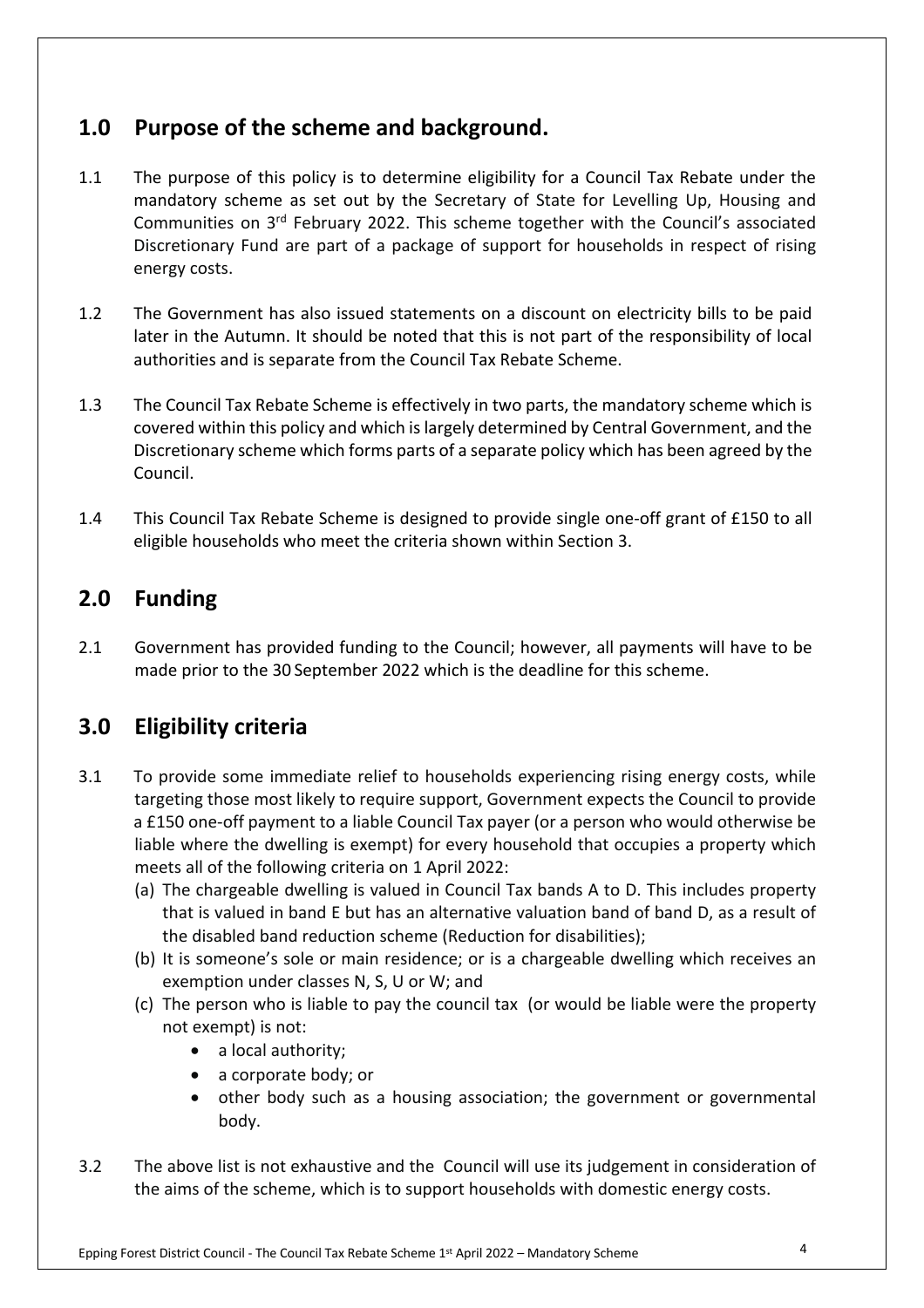- 3.3 The scheme will **not** cover any premises which are armed forces accommodation. The Ministry of Defence will be in touch with residents in those premises that are currently exempt under Class O.
- $3.4$ 3.4 For the sake of clarity, a property that meets all the criteria but has a nil Council Tax liability as a result of Council Tax Reduction will be eligible. However, a premises which is no one's sole or main residence, a second home or an unoccupied premises will not be eligible.
- 3.5 For the purpose of the Council Tax Rebate scheme, a household is a person or group of persons occupying a single dwelling, as defined in section 3 of the Local Government Finance Act 1992.

#### **Effective date**

 $3.6$  based on the position at the end of that day. The effective date for this scheme is 1 April 2022. The Council will determine eligibility

#### **Alterations to liability or the Council Tax Band**

- 3.7 Where the Council has reason to believe that the information they hold about the valuation will withhold the payment and take reasonable steps to determine the correct information. list, liable taxpayer(s) or residents' circumstances in respect of 1 April 2022 is inaccurate, it
- $3.8$ 3.8 Where records relating to the liable taxpayer(s) or the residents' circumstances in respect of 1 April 2022 are retrospectively updated, the Councils will take reasonable steps to either pay the Council Tax Rebate or potentially reclaim any payment made.
- $3.9$  retospectively after 1 April 2022, for example where a successful appeal is made to the Valuation Office Agency (VOA) that concluded after this date, the Council is not required either to pay any Council Tax Rebate or to reclaim any payment made. In any case, where the Council Tax band of the chargeable dwelling is amended
- 3.10 The Council will however make an exception where a property is a new build and awaiting an official banding from the VOA. In these cases, eligibility will be determined based on the official band subsequently allocated by the VOA, where this has an effective date before or on 1 April 2022.
- $3.11$  scheme on 3 February 2022 is successful after 1 April 2022 and, as a result, a property would have been eligible for the Council Tax Rebate, the Council *may* accept applications under its discretionary scheme. Where a review, proposal, or appeal pre-dating the Government's announcement of the

#### **Eligibility Disputes**

 3.12 Government has stated that it is for the Council to determine eligibility for the Council Tax Rebate and, as such, the decision of the Council in this matter will be final. Should any tax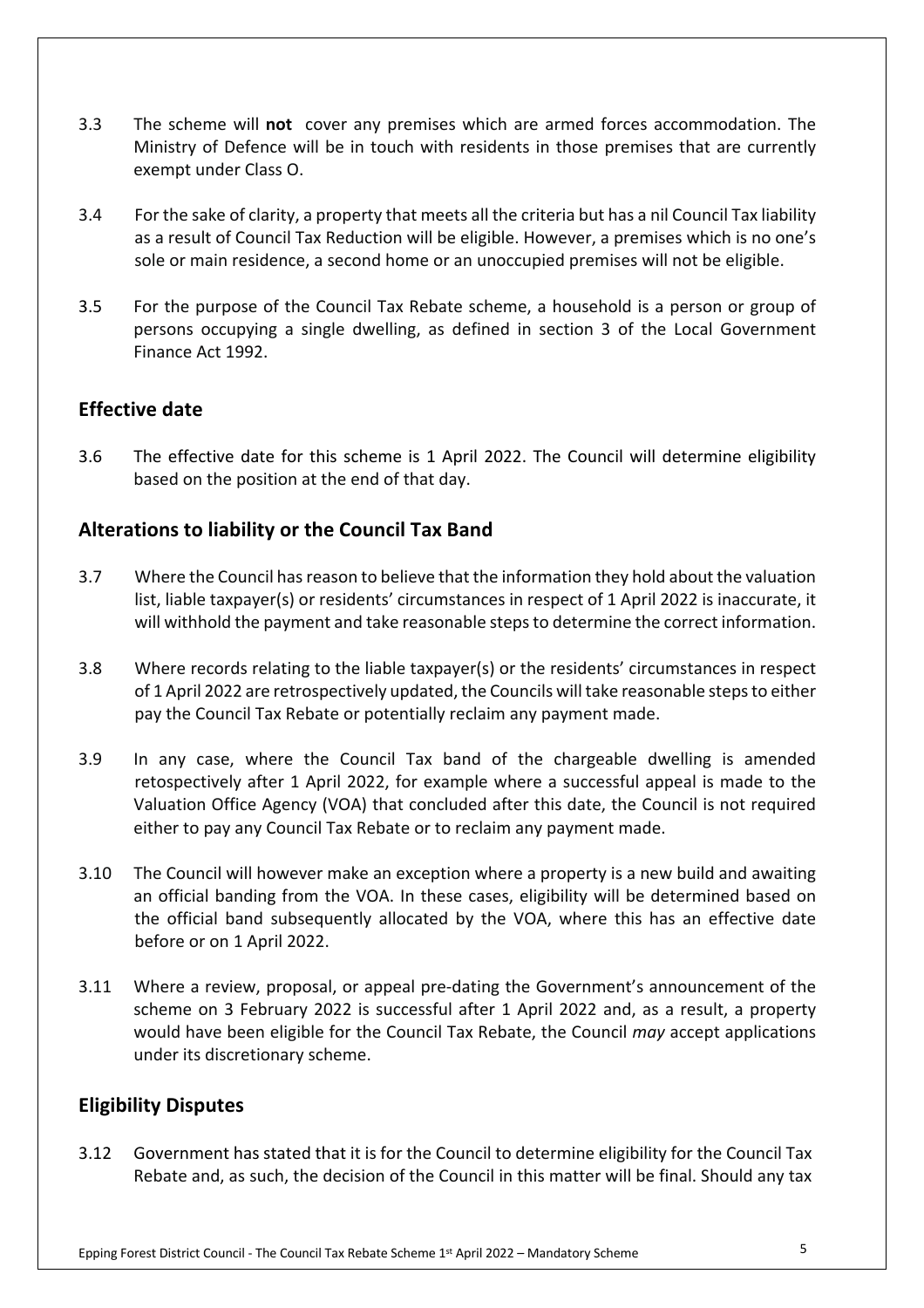payer feel aggrieved by any decision, then matters will be dealt with through the Council's complaints procedure. Full details are available on the Council's website.

### **4.0 How the Council Tax Rebate will be paid**

- $4.1$  off payment of £150 will be made to the household. It should be noted that **only one payment** will be made per household, regardless of the number of occupants or liable Where the Council determines that all of the eligibility criteria are met in full, a single one-Council Taxpayers.
- 4.2 Government has stated that only one mandatory payment should be made to a household and therefore if, for whatever reason a household receives more than one payment (for example if they move to another Council area), then the payment will be reclaimed.

#### **Direct Debit payers**

- $4.3$  an eligible household, payment will be made using the bank account details held. Payments will be made as soon as practicable. 4.3 Where the Council holds a current direct debit instruction for a liable Council Taxpayer of
- $4.4$  household and where multiple residents of an eligible household are jointly and severally liable for Council Tax, the full payment will be made to the account for which the direct debit is held only. Payment of the rebate, however, is for the benefit of the household as a The Council is required to verify that the bank details held are those of the eligible whole.
- $4.5$  party. Should the Council require additional information in order to establish the correct person to receive the payment, it is expected that the household provides all necessary details as soon as possible. Further details of how this request will be made and responsibilities to supply such information are detailed below. No payment will be made where the name on the bank details does not match a liable
- $4.6$  the payment is the liable Council Taxpayer (or would have been if the property were not exempt) and that the property meets the criteria on 1 April 2022 as defined with section 3 It should be noted that the rebate will be paid on the assumption that the person receiving above.

### **Where the Council does not hold current a direct debit instruction for an eligible household**

- 4.7 Where the Council does not hold a current direct debit instruction for an eligible household, it will make reasonable efforts to contact the household and obtain the necessary bank details.
- 4.8 that the household meets the eligibility criteria, the Council Tax Rebate will be credited to the Council Tax account. Where the Council is unsuccessful in contacting the household but where it is of the opinion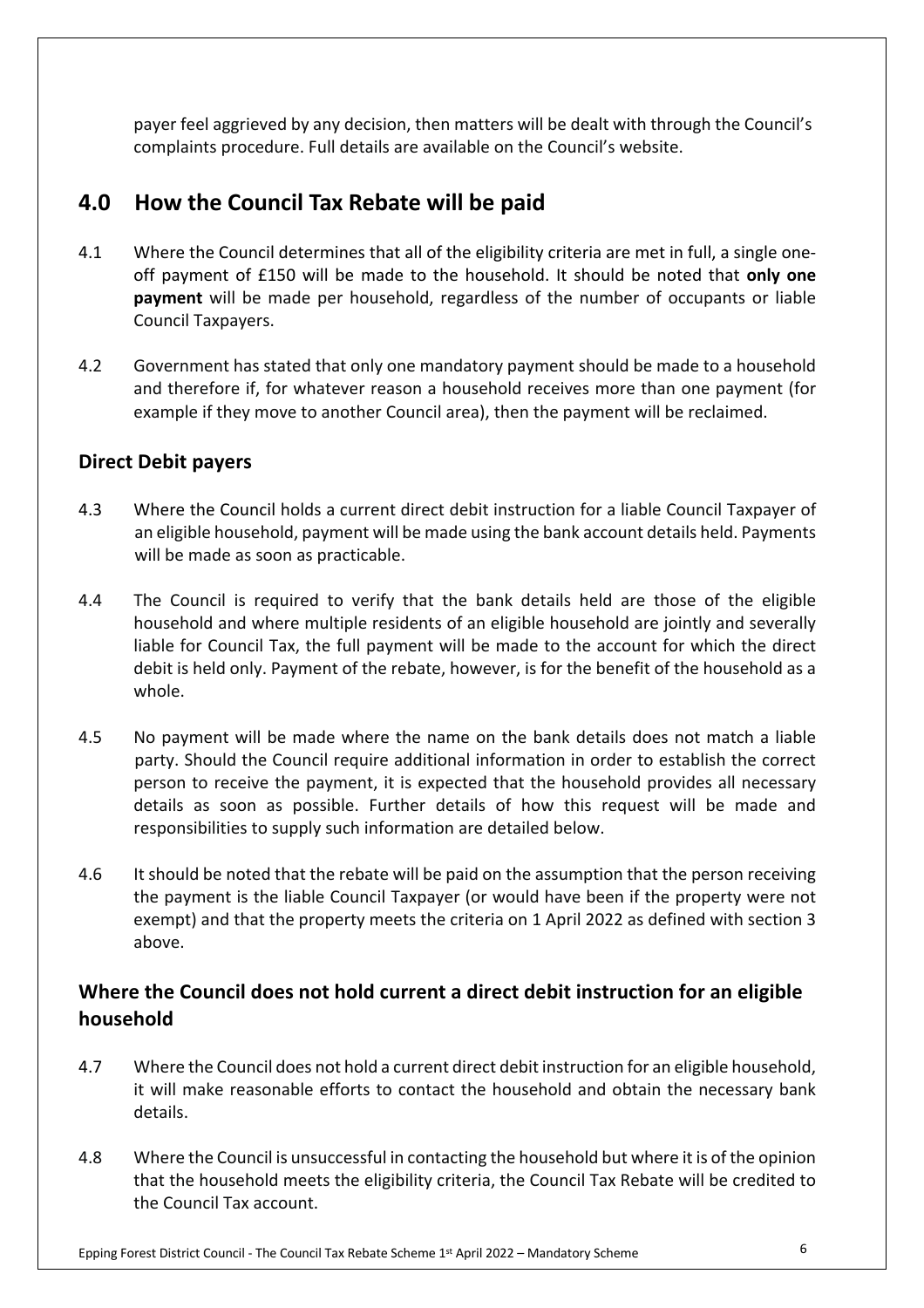4.9 appropriate, require households to verify that that they are eligible for the payment. Where no such verification can be made or where a household fails to respond to the Council's request, no payment whatsoever shall be made. In all cases, the Council must ensure that payments are made correctly and where

### **5.0 Provision of information to the Council**

- 5.1 Residents, owners and managing agents should note that the Council has powers available to it under Regulation 3 (1) (c) of the Council Tax (Administration and Enforcement) Regulations 1992, to request such information to determine the correct liable person for Council Tax purposes. Government has stated that these powers may also be used for Council Tax Rebate purposes.
- $5.2$  lead to penalties being imposed. The Council therefore encourages all such persons to provide any requested information as soon as possible. Failure to respond to such a request, without a reasonable excuse, within 21 days could

### **6.0 Scheme of Delegation**

 $6.1$  make technical policy amendments to ensure the scheme meets the criteria set by the Government and the Council. The Council has approved this scheme. The Council's Section 151 Officer is authorised to

### **7.0 Notification of Decisions**

- 7.1 All Council Tax Rebate payments shall be made by the Revenues and Benefits Service.
- $72$ All decisions made shall be notified to the liable person either in writing or by email.

### **8.0 Reviews of Decisions**

- 8.1 a review of its decision. The Council will operate an internal review process and will accept a taxpayer's request for
- 8.2 All such requests must be made in writing to the Council and should state the reasons why the taxpayer is aggrieved with the decision of the Council. New information may be submitted at this stage to support the taxpayer's review
- 8.3 The case will be reconsidered by a senior officer as soon as practicable, and the taxpayer informed in writing or by email of the decision. That decision shall be final.